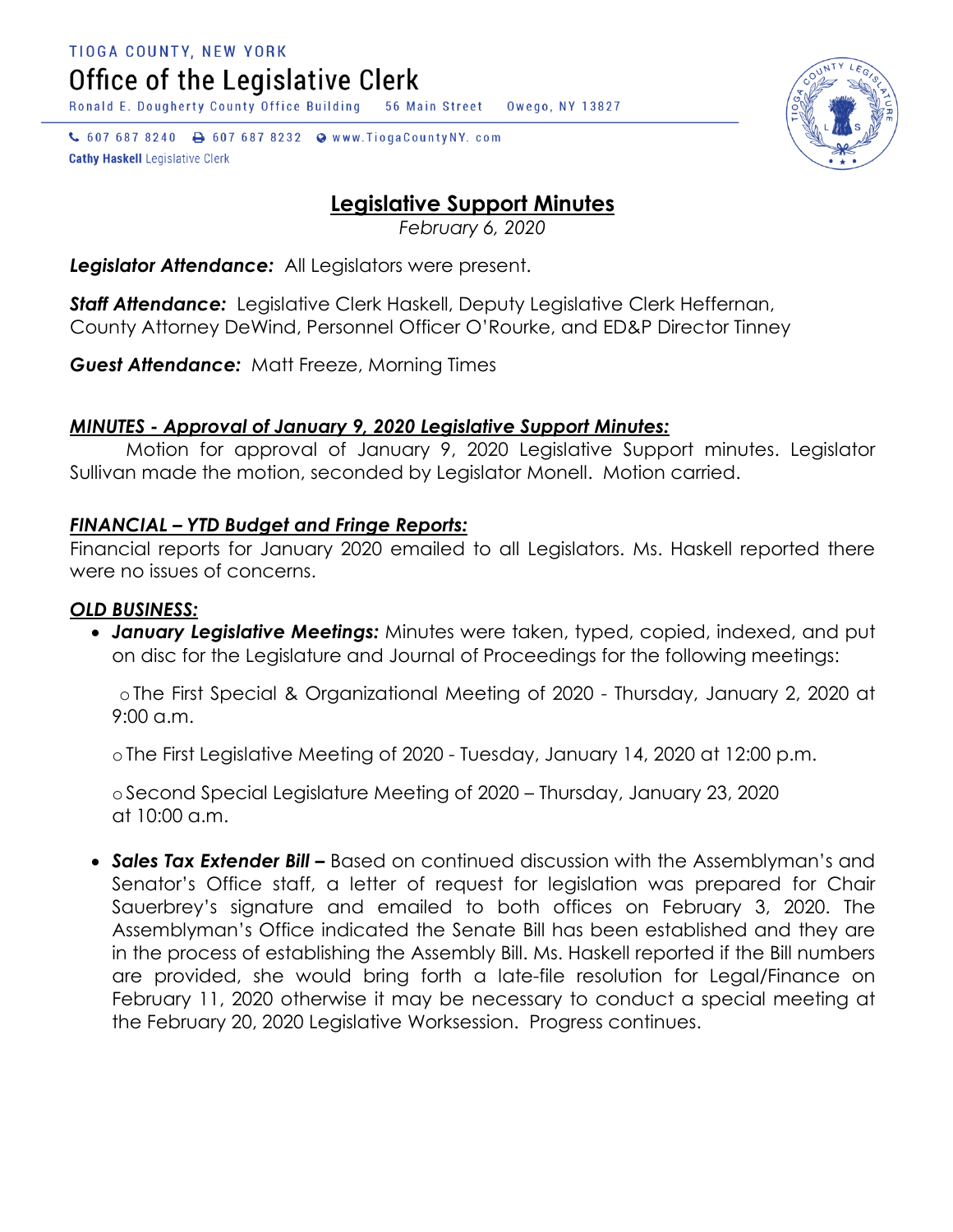Office of the Legislative Clerk

Ronald E. Dougherty County Office Building 56 Main Street Owego, NY 13827

↓ 607 687 8240 A 607 687 8232 W www.TiogaCountyNY.com **Cathy Haskell Legislative Clerk** 



- *Leaders Meeting –* Attended the January 22, 2020 meeting.
- *Munis Training – January 24th and 29th, 2020:*
	- o *Accounts Payable Training –* At the request of the Public Defender's Office, I conducted accounts payable training for two staff members who are new to Munis.
	- o *Budget Transfers & Resolutions Training –* As requested, I met with Budget Officer Hollenbeck prior to her retirement for training on budget transfers; Department-generated through Munis, as well as transfers occurring through the resolution process. Ms. Hollenbeck indicated this is a budgetary function and not a treasury function, therefore, with the absence of a County Budget Officer there is no one in the Treasurer's Office to do these transfers. The Treasurer's Office suggested this task fall to the Legislative Office until a Budget Officer is appointed. As a temporary measure, Ms. Haskell will be added as an authorized approver in Munis for budget transfers. The Legislature requested Ms. Haskell track time spent on reviewing, transacting, and approving budget transfers.
- TEAM Tioga 30<sup>th</sup> Anniversary Event Attended the January 30, 2020 event.

# *February Legislative Meeting -*

Meeting agenda and all resolutions for the Second Regular Legislature meeting were reviewed with the Legislature at the February 6, 2020 Legislative Worksession.

Legislator Monell will do the prayer, pledge and start the voting process.

Three Recognition Resolutions will be read and presented:

- o Recognize Rita Hollenbeck's 31 Years of Dedicated Service to Tioga County – Legislator Monell will read and present.
- o Recognize Margareta C. Olin's 20 Years of Dedicated Service to Tioga County – Legislator Monell will read and present.
- o Recognize Charisse R. Campbell's 20 Years of Dedicated Service to Tioga County Social Services – Legislator Standinger will read and present. **UPDATE: Following the worksession, Ms. Haskell was informed Ms. Hollenbeck and Ms. Olin will not be attending the February 11, 2020 meeting and that County Treasurer McFadden would accept resolutions/plaques on their behalf. Resolutions will just be noted in the minutes and not read, as reported in the Worksession.**